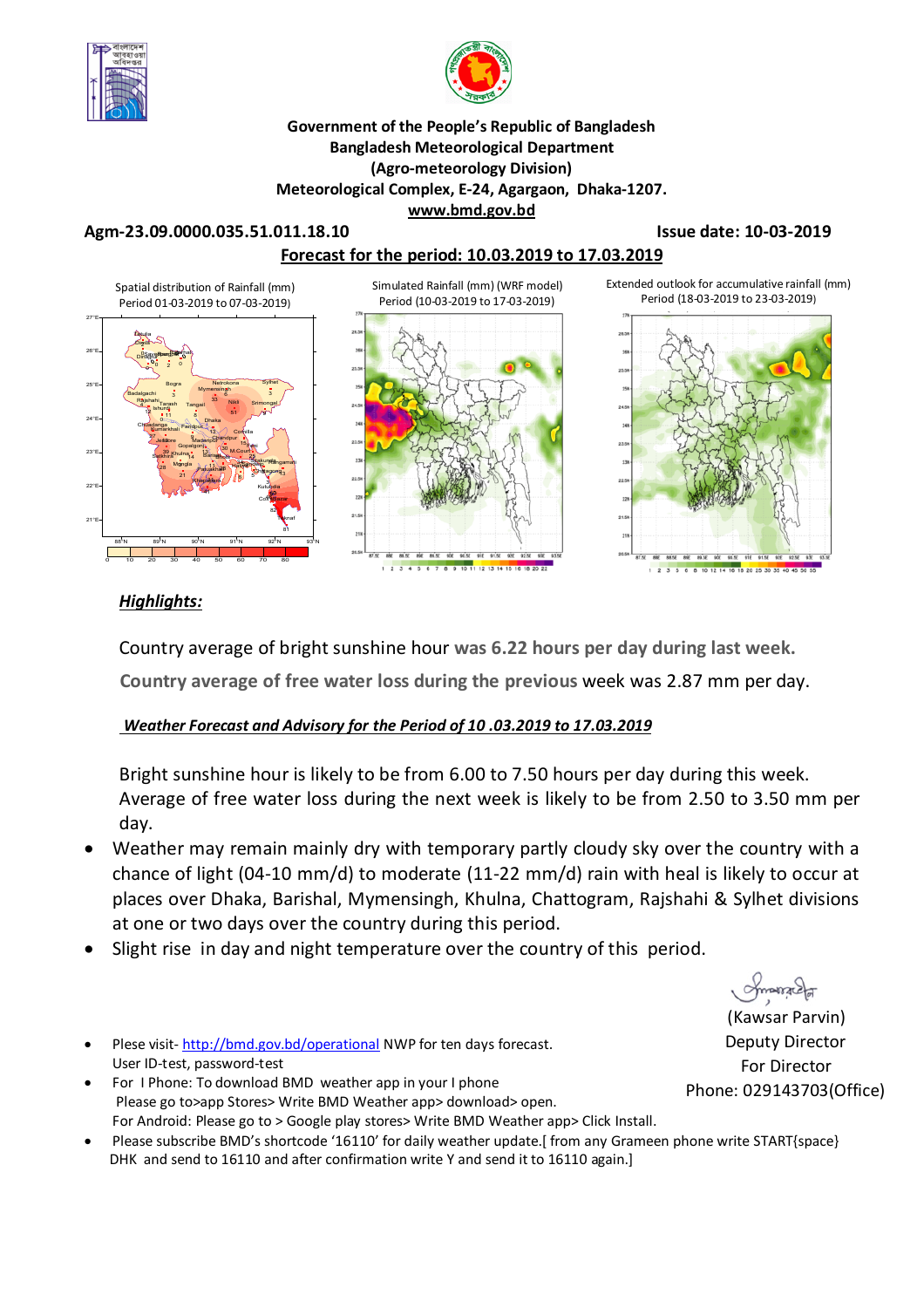# **Short Weather description Period: 01.03.2019 to 07.03.2019** Maximum And Minimum Temperature (Range and Extreme)

| <b>Divisions</b><br><b>Maximum temperature</b><br>range in <sup>o</sup> C |      |  |      | <b>Highest maximum</b><br>temperature in <sup>o</sup> C |                           |      |    |      | Minimum temperature<br>Range in <sup>o</sup> C |      | Lowest minimum<br>temperature in <sup>o</sup> C |                |      |  |    |
|---------------------------------------------------------------------------|------|--|------|---------------------------------------------------------|---------------------------|------|----|------|------------------------------------------------|------|-------------------------------------------------|----------------|------|--|----|
| <b>Dhaka</b>                                                              | 25.0 |  | 29.5 |                                                         | <b>°C</b> Dhaka           | 29.5 | °C | 11.2 |                                                | 20.8 | °c                                              | Tangail        | 11.2 |  | °c |
| Mymensingh                                                                | 23.8 |  | 27.8 |                                                         | <sup>o</sup> C Mymensingh | 27.8 | °C | 12.6 |                                                | 19.5 | °c                                              | Mymensingh     | 12.6 |  | °c |
| Chattogram                                                                | 22.2 |  | 31.8 |                                                         | <sup>o</sup> C Sitakunda  | 31.8 | °c | 12.0 | ۰                                              | 21.4 | °c                                              | Rangamati      | 12.0 |  | °c |
| Sylhet                                                                    | 23.6 |  | 29.3 |                                                         | <sup>o</sup> C Sylhet     | 29.3 | °c | 09.3 |                                                | 18.2 | °c                                              | Srimongal      | 09.3 |  | °c |
| Rajshahi                                                                  | 23.8 |  | 28.8 |                                                         | <sup>o</sup> C Rajshahi   | 28.8 | °c | 10.0 |                                                | 19.1 | °с                                              | <b>Ishurdi</b> | 10.0 |  | °c |
| Rangpur                                                                   | 23.0 |  | 30.2 |                                                         | <sup>o</sup> C Syedpur    | 30.2 | °c | 09.5 |                                                | 18.4 | °c                                              | Tetulia        | 09.5 |  | °c |
| Khulna                                                                    | 25.2 |  | 29.6 |                                                         | <sup>o</sup> C Jashore    | 29.6 | °c | 10.3 |                                                | 21.6 | °c                                              | Chuadanga      | 10.3 |  | °c |
| <b>Barishal</b>                                                           | 24.7 |  | 30.3 |                                                         | <sup>o</sup> C Khepupara  | 30.3 | °c | 11.5 |                                                | 21.7 | °C.                                             | Barishal       | 11.5 |  | °c |

#### *Rainfall analysis* and *average temperature:-* `

 $\overline{\phantom{a}}$ 

| Name of the<br><b>Divisions</b> | Name of the<br><b>Stations</b> | Total<br>Rainfall<br>in $(mm)$ | Normal<br>Rainfall<br>in $(mm)$ | Deviation<br>in % | Total<br>Rainy<br>days | Average<br>M ax<br>Humidity<br>in % | Average<br>M in<br>Humidity<br>in % | Average<br>M ax.<br>temp in ℃ | Average<br>Normal<br>M ax.<br>temp in<br>°C | Average<br>Min.<br>temp in<br>۰c | Average<br>Normal<br>Min.<br>temp in |
|---------------------------------|--------------------------------|--------------------------------|---------------------------------|-------------------|------------------------|-------------------------------------|-------------------------------------|-------------------------------|---------------------------------------------|----------------------------------|--------------------------------------|
| <b>Dhaka</b>                    | Dhaka                          | 013                            | 5 <sup>1</sup>                  | 160               | 02                     | 088                                 | 41                                  | 27.3                          | 30.6                                        | 17.3                             | 18.6                                 |
|                                 | Faridpur                       | 009                            | 4                               | 125               | 02                     | 096                                 | 49                                  | 27.6                          | 30.5                                        | 16.4                             | 17.5                                 |
|                                 | Madaripur                      | 013                            | 9                               | 44                | 02                     | 098                                 | 26                                  | 28.1                          | 30.9                                        | 16.0                             | 18.2                                 |
|                                 | Nikli                          | 051                            | $\star\star$                    | ***               | 03                     | 094                                 | 52                                  | 26.5                          | $\star\star$                                | 16.3                             | $**$                                 |
|                                 | Tangail                        | 008                            | 5                               | ***               | 01                     | 094                                 | 45                                  | 26.8                          | 30.0                                        | 15.6                             | 16.9                                 |
|                                 | Gopalgonj                      | 014                            | $\star\star$                    | ***               | 02                     | 095                                 | 48                                  | 27.0                          | $\star\star$                                | 17.5                             | $**$                                 |
| <b>Mymensingh</b>               | Mymensingh                     | 033                            | 4                               | ***               | 01                     | 093                                 | 46                                  | 27.1                          | 29.3                                        | 16.2                             | 17.1                                 |
|                                 | Netrokona                      | 006                            | $**$                            | ***               | 01                     | 096                                 | 48                                  | 26.0                          | **                                          | 15.8                             | $**$                                 |
| Chattogram                      | Chattogram                     | 003                            | 0                               | ***               | 01                     | $^{\star\star}$                     | $\star\star$                        | $^{\star\star}$               | 29.8                                        | $**$                             | 18.3                                 |
|                                 | Sitakunda                      | 003                            | 5                               | -40               | 02                     | $^{\star\star}$                     | $***$                               | 28.5                          | 30.4                                        | 16.2                             | 17.6                                 |
|                                 | Rangamati                      | 013                            | 8                               | 63                | 02                     | 097                                 | 23                                  | 27.5                          | 31.0                                        | 15.5                             | 17.7                                 |
|                                 | Cox'sBazar                     | 082                            | 4                               | 1950              | 02                     | 086                                 | 47                                  | 28.6                          | 30.7                                        | 19.0                             | 19.3                                 |
|                                 | Teknaf                         | 081                            | $\Omega$                        | ***               | 02                     | $\star\star$                        | $\star\star$                        | $\star\star$                  | 30.4                                        | $\star\star$                     | 19.1                                 |
|                                 | Hatiya                         | 006                            | 10                              | $-40$             | 03                     | $^{\star\star}$                     | $**$                                | $**$                          | 29.6                                        | $**$                             | 19.3                                 |
|                                 | Sandw ip                       | 005                            | $\overline{7}$                  | ***               | 02                     | 069                                 | 49                                  | 27.7                          | 29.1                                        | 16.8                             | 19.6                                 |
|                                 | Kutubdia                       | 046                            | $6 \mid$                        | 667               | 02                     | 093                                 | 64                                  | 27.3                          | 29.0                                        | 12.2                             | 19.5                                 |
|                                 | Feni                           | 025                            | $\overline{7}$                  | 257               | 03                     | 094                                 | 46                                  | 27.5                          | 30.2                                        | 16.5                             | 18.3                                 |
|                                 | M.Court                        | 034                            | 9                               | 278               | 01                     | 097                                 | 50                                  | 26.9                          | 30.3                                        | 17.3                             | 18.5                                 |
|                                 | Chandpur                       | 030                            | 3                               | $***$             | 03                     | 096                                 | 52                                  | 28.0                          | 30.2                                        | 17.7                             | 18.5                                 |
|                                 | Cumilla                        | 015                            | 5                               | 200               | 02                     | 097                                 | 54                                  | 26.5                          | 29.5                                        | 16.7                             | 17.9                                 |
| <b>Sylhet</b>                   | Sylhet                         | 003                            | 12                              | -75               | 02                     | 095                                 | 44                                  | 27.5                          | 29.5                                        | 16.2                             | 16.9                                 |
|                                 | Srimongal                      | 009                            | 7                               | 29                | 03                     | $\star\star$                        | $**$                                | $**$                          | 30.2                                        | $**$                             | 15.6                                 |
| Rajshahi                        | Rajshahi                       | 012                            | 4                               | ***               | 01                     | 099                                 | 38                                  | 27.4                          | 30.9                                        | 13.9                             | 15.7                                 |
|                                 | Bogura                         | 003                            | 8                               | ***               | 01                     | 094                                 | 30                                  | 26.9                          | 29.7                                        | 15.6                             | 16.8                                 |
|                                 | Ishurdi                        | 000                            | 4                               | ***               | 00                     | 097                                 | 23                                  | 27.5                          | 30.6                                        | 14.4                             | 15.8                                 |
|                                 | Badalgachi                     | 004                            | **                              | ***               | 01                     | 097                                 | 31                                  | 26.0                          | $\star\star$                                | 15.2                             | $**$                                 |
|                                 | Tarash                         | 011                            | $**$                            | ***               | 01                     | 099                                 | $\overline{032}$                    | 025                           | $^{\star\star}$                             | 016                              |                                      |
| Rangpur                         | Rangpur                        | 002                            | 3                               | -33               | 01                     | 094                                 | 41                                  | 27.0                          | 28.3                                        | 15.0                             | 15.0                                 |
|                                 | Dinajpur                       | 000                            | $\overline{2}$                  | ***               | 00                     | 094                                 | 35                                  | 27.4                          | 28.9                                        | 14.1                             | 15.1                                 |
|                                 | Sayedpur                       | 000                            | $\star\star$                    | ***               | 00                     | 093                                 | 38                                  | 27.9                          | $\star\star$                                | 14.5                             | $\star\star$                         |
|                                 | Rajarhat                       | 000                            | $\star\star$                    | ***               | 00                     | 066                                 | 46                                  | 26.7                          | $**$                                        | 13.4                             | $**$                                 |
|                                 | Tetulia                        | 002                            | $**$                            | ***               | 01                     | 097                                 | 34                                  | 26.5                          | $^{\star\star}$                             | 12.1                             | $\star\star$                         |
|                                 | Dimla                          | 000                            | **                              | ***               | 00                     | 094                                 | 36                                  | 27.3                          | **                                          | 13.9                             | $**$                                 |
| Khulna                          | Khulna                         | 003                            | 5                               | -40               | 02                     | $^{\star\star}$                     | $**$                                | $**$                          | 31.2                                        | $**$                             | 18.3                                 |
|                                 | Mongla                         | 021                            | **                              |                   | 03                     | 003                                 | 94                                  | 53.0                          |                                             | 18.4                             |                                      |
|                                 | Jashore                        | 039                            | $\overline{7}$                  | ***               | 04                     | 094                                 | 42                                  | 28.7                          | 31.5                                        | 15.9                             | 17.4                                 |
|                                 | Chuadanga                      | 027                            | 4                               | 575               | 04                     | 096                                 | 40                                  | 27.8                          | 31.2                                        | 15.3                             | 16.5                                 |
|                                 | Satkhira                       | 028                            | $\overline{7}$                  | 300               | 02                     | 098                                 | 33                                  | 28.1                          | 31.2                                        | 17.0                             | 18.5                                 |
|                                 | Kumarkhali                     | 013                            | **                              | $***$             | 03                     | 097                                 | 33                                  | 26.6                          | $**$                                        | 16.8                             | $**$                                 |
| <b>Barishal</b>                 | Barisal                        | 011                            | $\vert 4 \vert$                 | 175               | 02                     | 100                                 | 49                                  | 27.6                          | 30.8                                        | 16.9                             | 18.1                                 |
|                                 | <b>Bhola</b>                   | 028                            | 13                              | 115               | 02                     | 098                                 | 51                                  | 27.6                          | 30.4                                        | 17.1                             | 19.1                                 |
|                                 | Patuakhali                     | 031                            | $\overline{4}$                  | 675               | 02                     | 095                                 | 51                                  | 28.1                          | 30.9                                        | 18.1                             | 19.1                                 |
|                                 | Khepupara                      | 041                            | $\overline{3}$                  | 1267              | 03                     | 096                                 | 52                                  | 28.7                          | 30.6                                        | 19.8                             | 19.7                                 |
|                                 |                                |                                |                                 |                   |                        |                                     |                                     |                               |                                             |                                  |                                      |

Analyses contained in this bulletin are based on preliminary \* un-checked data. \*\* Data not received. \*\*\* Data not available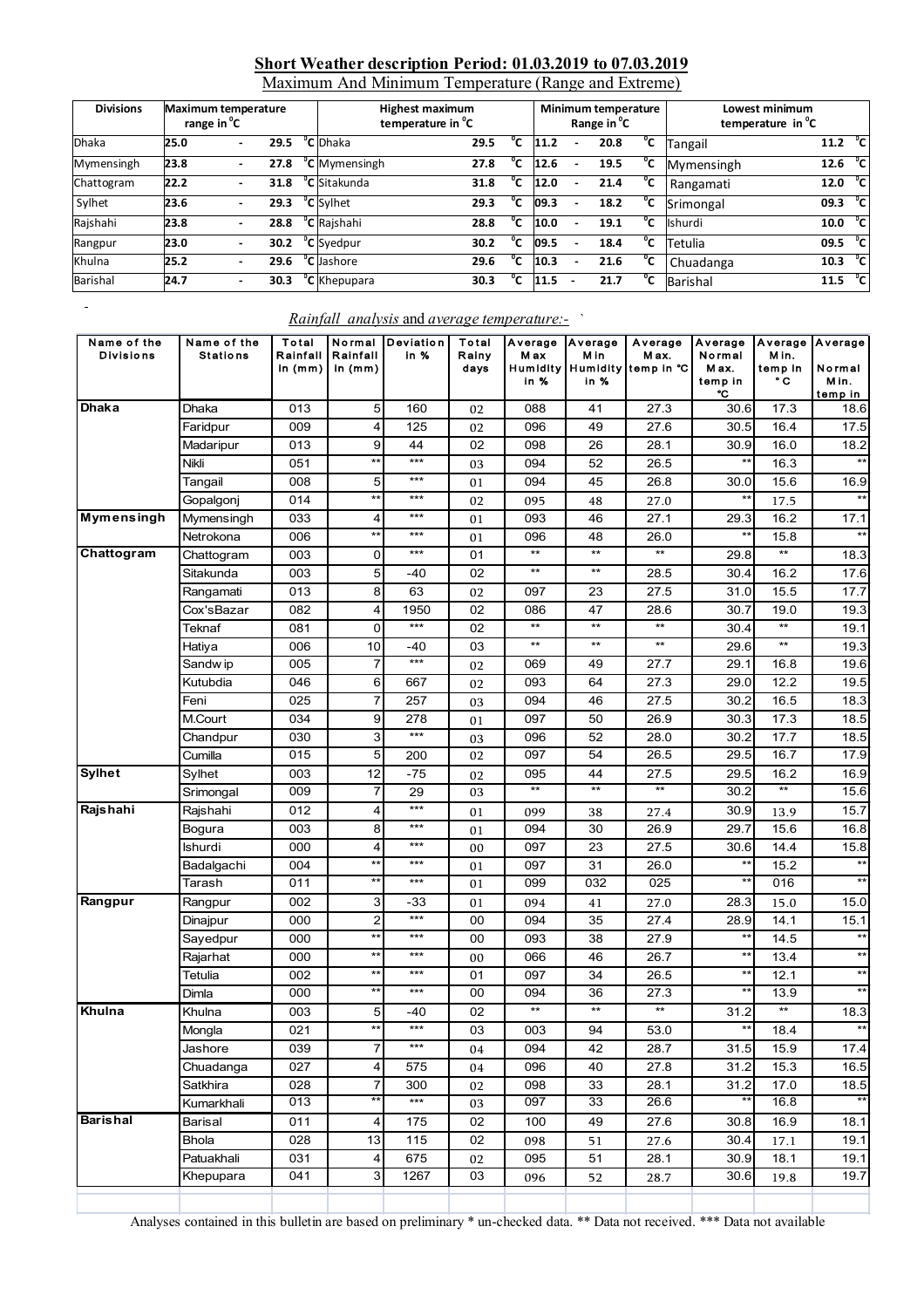

Spatial distribution of Rainfall (mm). Period (01-03-2019 to 07-03-2019)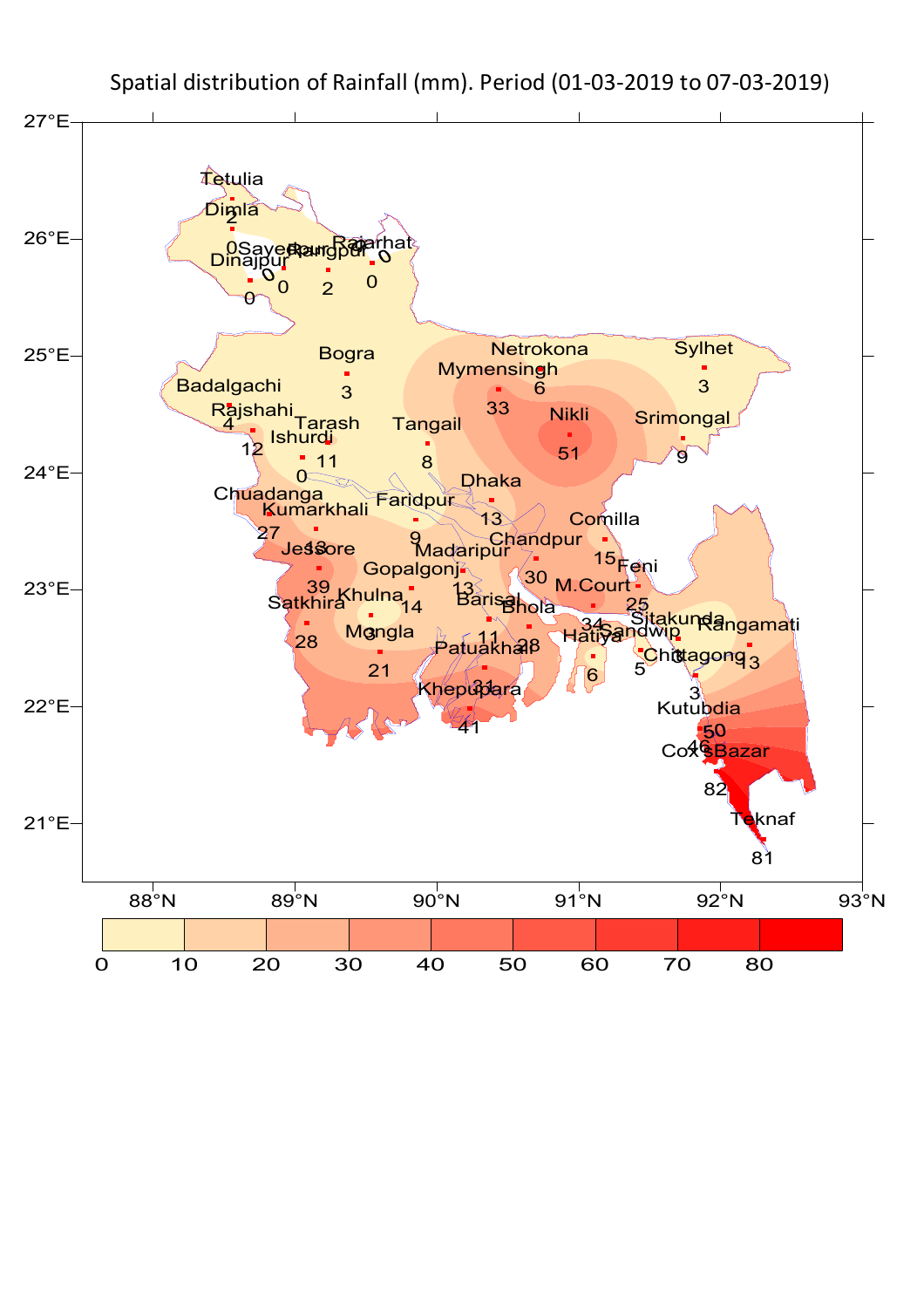



### গণপ্রজাতন্ত্রী বাংলাদেশ সরকার বাংলাদেশ আবহাওয়া অধিদপ্তর কৃষি আবহাওয়া মহাশাখা আবহাওয়া ভবন, ই-২৪, আগারগাঁও, ঢাকা-১২০৭। www.bmd.gov.bd

তারিখ: ১০-০৩-২০১৯ খ্রিঃ

এজিএম-২৩.০৯.০০০০.০৩৫.৫১.০১১.১৮.১০



Extended outlook for accumulative rainfall (mm) Period (18-03-2019 to 23-03-2019)



Spatial distribution of Rainfall (mm) Period 01-03-2019 to 07-03-2019)



Simulated Rainfall (mm) (WRF model) Period (10-03-2019 to 17-03-2019)





গত সপ্তাহে দেশের দৈনিক বাষ্পীভবনের গড ২.৮৭ মিঃ মিঃ ছিল।

## আবহাওয়ার পূর্বাভাসঃ ১০-০৩-২০১৯ থেকে ১৭-০৩-২০১৯ খ্রিঃ পর্যন্ত।

এ সপ্তাহে দৈনিক উজ্জল সূর্য কিরণ কাল ৬.০০ থেকে ৭.৫০ ঘন্টার মধ্যে থাকতে পারে ।

আগামী সপ্তাহের বাষ্পীভবনের দৈনিক গড় ২.৫০ মিঃ মিঃ থেকে ৩.৫০ মিঃ মিঃ থাকতে পারে।

- এ সময়ে সারাদেশের আকাশ আংশিক মেঘলাসহ আবহাওয়া প্রধানতঃ শুষ্ক থাকতে পারে। সেইসাথে এ সময়ের দুই এক দিন ঢাকা, বরিশাল,ময়মনসিংহ, খুলনা, চট্রগ্রাম, রাজশাহী ও সিলেট বিভাগের কিছু কিছু স্থানে হাল্কা (০৪-১০ মি. মি./প্রতিদিন) থেকে মাঝারি (১১-২২ মি. মি./প্রতিদিন) ধরণের শিলাসহ বৃষ্টি/ বজ্রবৃষ্টি হতে পারে।
- এ সময়ে সারাদেশের দিন ও রাতের তাপমাত্রা সামান্য বৃদ্ধি পেতে পারে।
- Plese visit-http://bmd.gov.bd/operational NWP for ten days forecast. User ID-test, password-test
- For I Phone: To download BMD weather app in your I phone Please go to>app Stores> Write BMD Weather app> download> open. For Android: Please go to > Google play stores> Write BMD Weather app> Click Install.
- Please subscribe BMD's shortcode '16110' for daily weather update. [from any Grameen phone write START{space} DHK and send to 16110 and after confirmation write Y and send it to 16110 again.]

**Amanacha** 

(কাওসার পারভীন) উপপরিচালক পবিচালকের পক্ষে টেলিফোন: ০২৯১৪৩৭০৩ (অফিস)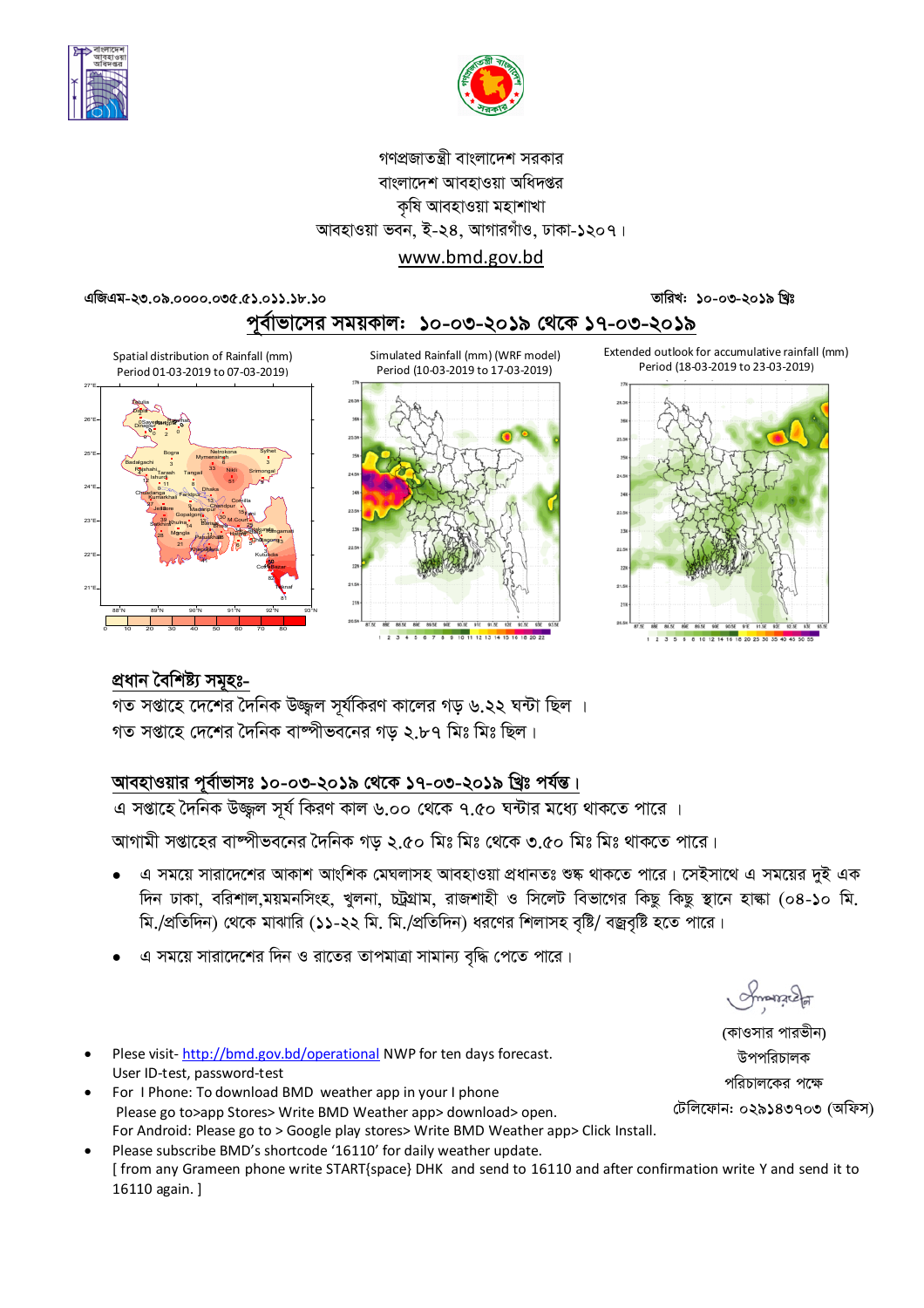# <u> আবহাওয়া বিবরণী, সমূহ ০১-০৩-২০১৯ থেকে ০৭-০৩-২০১৯</u>

| বিভাগ     | সর্বোচ্চ তাপমাত্রার পরিসর |        |      |                |           | সৰ্বোচ্চ তাপমাত্ৰা ° সেঃ |      |  |                    | সর্বনিম্ন তাপমাত্রার পরিসর <sup>o</sup> সেঃ |      |                   |            | সর্বনিম্ন তাপমাত্রা <sup>o</sup> সেঃ |                |
|-----------|---------------------------|--------|------|----------------|-----------|--------------------------|------|--|--------------------|---------------------------------------------|------|-------------------|------------|--------------------------------------|----------------|
| ঢাকা      | ২৫.০                      | $\sim$ | ২৯.৫ | $^{\circ}$ সেঃ | ঢাকা      |                          | ২৯.৫ |  | $^{\circ}$ সেঃ১১.২ |                                             | ২০.৮ | $^{\circ}$ সেঃ    | টাঙ্গাইল   | ১১.২                                 | $^{\circ}$ সেঃ |
| ময়মনসিংহ | ২৩.৮                      |        | ২৭.৮ | $^{\circ}$ সেঃ | ময়মনসিংহ |                          | ২৭.৮ |  | $^{\circ}$ সেঃ১২.৬ | ۰                                           | ১৯.৫ | $^{\circ}$<br>সেঃ | ময়মনসিংহ  | ১২.৬                                 | $^{\circ}$ সেঃ |
| চটগ্ৰাম   | ২২.২                      | $\sim$ | ৩১.৮ | $^{\circ}$ সেঃ | াসতাকণ্ড  |                          | ৩১.৮ |  | $^{\circ}$ সেঃ১২.০ | ۰                                           | ২১.৪ | $^{\circ}$ সেঃ    | রাঙ্গামাটি | ১২.০                                 | $^{\circ}$ সেঃ |
| সিলেট     | ২৩.৬                      | - 1    | ২৯.৩ | $^{\circ}$ সেঃ | সিলেট     |                          | ২৯.৩ |  | $^{\circ}$ সেঃ০৯.৩ | ٠                                           | ১৮.২ | $^{\circ}$ সেঃ    | শ্ৰীমঙ্গল  | ০৯.৩                                 | $^{\circ}$ সেঃ |
| রাজশাহী   | ২৩.৮                      |        | ২৮.৮ | $^{\circ}$ সেঃ | রাজশাহী   |                          | ২৮.৮ |  | $^{\circ}$ সেঃ১০.০ | -                                           | ১৯.১ | $^{\circ}$ সেঃ    | ঈশ্বরদী    | ১০.০                                 | $^{\circ}$ সেঃ |
| রংপুর     | ২৩.০                      | - 1    |      | ৩০.২ ° সেঃ     | সৈয়দপুর  |                          | ৩০.২ |  | $^{\circ}$ সেঃ০৯.৫ | -                                           | 5,8  | $^{\circ}$<br>সেঃ | ভেঁতলিয়া  | ০৯.৫                                 | $^{\circ}$ সেঃ |
| খুলনা     | ২৫.২                      | ۰.     | ২৯.৬ | $^{\circ}$ সেঃ | যশোর      |                          | ২৯.৬ |  | $^{\circ}$ সেঃ১০.৩ | -                                           | ২১.৬ | $^{\circ}$ সেঃ    | চয়াডাঙ্গা | ৩.০১                                 | $^{\circ}$ সেঃ |
| বরিশাল    | २8.१                      | $\sim$ |      | ত $\circ$ লঃ   | খেপপাডা   |                          | 0.00 |  | $^{\circ}$ সেঃ১১.৫ | $\overline{\phantom{a}}$                    | ২১.৭ | $^{\circ}$ সেঃ    | বরিশাল     | ১১.৫                                 | $^{\circ}$ সেঃ |

### বৃষ্টিপাত বিশ্লেষন এবং স্বাভাবিক তাপমাত্ৰা

| বি ভাগেৰাম      | স্টেশনের নাম                | মোট<br>বৃষ্টিপাত | বৃষ্টিপাত                      | স্বাভাবিক   বিদ্যুতি (ঃ) | মোট<br>বৃষ্টিপাতের | সৰ্বোষ্ক গ ড<br>আৰ্দ্ৰতা | সৰ্বোনিম্ন      | <u>গড়সৰ্বোচ্চ</u><br>তাপমাত্রা | গড<br>ষভাবিক                    | সৰ্বনিম্ন<br>গ ড | <u>जवनिम्न</u><br>ষাভাবিক |
|-----------------|-----------------------------|------------------|--------------------------------|--------------------------|--------------------|--------------------------|-----------------|---------------------------------|---------------------------------|------------------|---------------------------|
|                 |                             | (মিঃমিঃ          | (মিঃমিঃ                        |                          | দিন                | ( %)                     | আৰ্ঘতা          | (ডিগ্রীসঃ )                     | তাপমাত্রা                       | তাপমাত্রা        | গ ড়                      |
|                 |                             |                  |                                |                          |                    |                          | (%)             |                                 | (ডিগ্ৰী<br>(সঃ)                 | (ডিগ্ৰী<br>(সঃ)  | তাপমাত্রা(<br>ডিগ্ৰীসঃ )  |
| ঢাক া           | ঢাকা                        | 013              | 5                              | 160                      | 02                 | 088                      | 41              | 27.3                            | 30.6                            | 17.3             | 18.6                      |
|                 | ক্রন্নিদপুর                 | 009              | 4                              | 125                      | 02                 | 096                      | 49              | 27.6                            | 30.5                            | 16.4             | 17.5                      |
|                 | মাদারীপুর                   | 013              | 9                              | 44                       | 02                 | 098                      | 26              | 28.1                            | 30.9                            | 16.0             | 18.2                      |
|                 | নি ক লী                     | 051              | $\star\star$                   | $***$                    | 03                 | 094                      | 52              | 26.5                            | $^{\star\star}$                 | 16.3             |                           |
|                 | টাঙ্গাইল                    | 008              | 5                              | $***$                    | 01                 | 094                      | 45              | 26.8                            | 30.0                            | 15.6             | 16.9                      |
|                 | গোপালগঞ্জ                   | 014              | $\star\star$                   | $***$                    | 02                 | 095                      | 48              | 27.0                            | $^{\star\star}$                 | 17.5             |                           |
| बिय़ स व भि ९ इ | ময়মনসিংহ                   | 033              | 4                              | $***$                    | 01                 | 093                      | 46              | 27.1                            | 29.3                            | 16.2             | 17.1                      |
|                 | নেত্ৰকোনা                   | 006              | $^{\star\star}$                | $***$                    | 01                 | 096                      | 48              | 26.0                            | $^{\star\star}$                 | 15.8             | $\star\star$              |
| চউগ্ৰাম         | ঢট্রগ্রাম                   | 003              | $\mathbf 0$                    | $***$                    | 01                 | $^{\star\star}$          | $^{\star\star}$ | $^{\star\star}$                 | 29.8                            | $\star\star$     | 18.3                      |
|                 | সীতাকুন্ড                   | 003              | 5                              | $-40$                    | 02                 | $\star\star$             | $^{\star\star}$ | 28.5                            | 30.4                            | 16.2             | 17.6                      |
|                 | রাঙ্গামাটি                  | 013              | 8                              | 63                       | 02                 | 097                      | 23              | 27.5                            | 31.0                            | 15.5             | 17.7                      |
|                 | কক্সবাজার                   | 082              | 4                              | 1950                     | 02                 | 086                      | 47              | 28.6                            | 30.7                            | 19.0             | 19.3                      |
|                 | টেকনাফ                      | 081              | $\mathbf 0$                    | $***$                    | 02                 | $^{\star\star}$          | $^{\star\star}$ | $^{\star\star}$                 | 30.4                            | $^{\star\star}$  | 19.1                      |
|                 | হাতিয়া                     | 006              | 10                             | $-40$                    | 03                 | $\star\star$             | $\star\star$    | $^{\star\star}$                 | 29.6                            | $^{\star\star}$  | 19.3                      |
|                 | সন্দ্বীপ                    | 005              | 7                              | ***                      | 02                 | 069                      | 49              | 27.7                            | 29.1                            | 16.8             | 19.6                      |
|                 | কুতুবদীয়া                  | 046              | 6                              | 667                      | 02                 | 093                      | 64              | 27.3                            | 29.0                            | 12.2             | 19.5                      |
|                 | কেনী                        | 025              | $\overline{7}$                 | 257                      | 03                 | 094                      | 46              | 27.5                            | 30.2                            | 16.5             | 18.3                      |
|                 | মাইজদীকাৰ্ট                 | 034              | 9                              | 278                      | 01                 | 097                      | 50              | 26.9                            | 30.3                            | 17.3             | 18.5                      |
|                 | চাঁদপুর                     | 030              | 3                              | $***$                    | 03                 | 096                      | 52              | 28.0                            | 30.2                            | 17.7             | 18.5                      |
|                 | কুমিল্লা                    | 015              | 5                              | 200                      | 02                 | 097                      | 54              | 26.5                            | 29.5                            | 16.7             | 17.9                      |
| पि (ल ট         | সি লে ট                     | 003              | 12                             | $-75$                    | 02                 | 095<br>**                | 44<br>$**$      | 27.5<br>$**$                    | 29.5                            | 16.2             | 16.9                      |
|                 | শ্ৰীমঙ্গল                   | 009              | 7                              | 29<br>$***$              | 03                 |                          |                 |                                 | 30.2                            |                  | 15.6                      |
| ∥র⊺জ শ⊺হী       | রাজশাহী                     | 012              | 4                              | $***$                    | 01                 | 099                      | 38              | 27.4                            | 30.9                            | 13.9             | 15.7                      |
|                 | বগুডা                       | 003              | 8                              |                          | 01                 | 094                      | 30              | 26.9                            | 29.7                            | 15.6             | 16.8                      |
|                 | ঈশ্বরদী                     | 000              | 4<br>**                        | $***$<br>$***$           | 00                 | 097                      | 23              | 27.5                            | 30.6                            | 14.4             | 15.8<br>$\star\star$      |
|                 | বদলগাছী                     | 004              | $\star\star$                   | $***$                    | 01                 | 097                      | 31              | 26.0                            | $^{\star\star}$<br>$\star\star$ | 15.2             |                           |
|                 | তাডাশ                       | 011              |                                |                          | 01                 | 099                      | 032             | $\overline{025}$                |                                 | 016              |                           |
| ∣ৰ়ংপু্র        | রংপুর                       | 002              | 3                              | $-33$<br>$***$           | 01                 | 094                      | 41              | 27.0                            | 28.3                            | 15.0             | 15.0                      |
|                 | দিনাজপুর                    | 000              | $\overline{2}$<br>$\star\star$ | ***                      | 00                 | 094                      | 35              | 27.4                            | 28.9<br>$^{\star\star}$         | 14.1             | 15.1<br>$^{\star\star}$   |
|                 | সৈয়দপুর                    | 000              | $\star\star$                   | $***$                    | 00                 | 093                      | 38              | 27.9                            | $^{\star\star}$                 | 14.5             | **                        |
|                 | রাজার হাট                   | 000              | $**$                           | $***$                    | 00                 | 066                      | 46              | 26.7                            | $^{\star\star}$                 | 13.4             |                           |
|                 | তেতুঁলিয়া<br>ডি ম ল ৷      | 002<br>000       | $\star\star$                   | $***$                    | 01<br>00           | 097<br>094               | 34<br>36        | 26.5<br>27.3                    | $**$                            | 12.1<br>13.9     |                           |
| यून ना          |                             | 003              | 5                              |                          | 02                 | $\star\star$             | $***$           | $^{\star\star}$                 | 31.2                            | $^{\star\star}$  | 18.3                      |
|                 | খুল ন⊺                      | 021              | $\star\star$                   | -40<br>$***$             | 03                 | 003                      | 94              | 53.0                            | $^{\star\star}$                 | 18.4             | $^{\star\star}$           |
|                 | মংলা                        |                  | $\overline{7}$                 | $\star\star\star$        |                    | 094                      | 42              |                                 | 31.5                            |                  |                           |
|                 | য শে ার                     | 039<br>027       |                                |                          | 04                 | 096                      | 40              | 28.7                            | 31.2                            | 15.9<br>15.3     | 17.4<br>16.5              |
|                 | চুয়াডাঙ্গা<br>সাতক্ষীরা    |                  | 4<br>$\overline{7}$            | 575                      | 04                 |                          |                 | 27.8                            | 31.2                            | 17.0             | 18.5                      |
|                 | কুমারখালী                   | 028<br>013       | $\star\star$                   | 300<br>$***$             | 02<br>03           | 098<br>097               | 33<br>33        | 28.1<br>26.6                    | $**$                            | 16.8             | $**$                      |
| বরিশাল          | ব রি শ শে                   | 011              | 4                              | 175                      | 02                 | 100                      | 49              | 27.6                            | 30.8                            | 16.9             | 18.1                      |
|                 |                             |                  |                                |                          |                    |                          |                 |                                 |                                 |                  |                           |
|                 | ভোলা<br><u>भ টू या थानी</u> | 028              | 13                             | 115                      | 02                 | 098                      | 51              | 27.6                            | 30.4                            | 17.1             | 19.1                      |
|                 |                             | 031              | 4                              | 675                      | 02                 | 095                      | 51              | 28.1                            | 30.9                            | 18.1             | 19.1                      |
|                 | খেপুপাড়া                   | 041              | $\overline{3}$                 | 1267                     | 03                 | 096                      | 52              | 28.7                            | 30.6                            | 19.8             | 19.7                      |

N.B .Analyses contained in this bulletin are based on preliminary \* un-checked data. \*\* Data not received. \*\*\* Data not available.